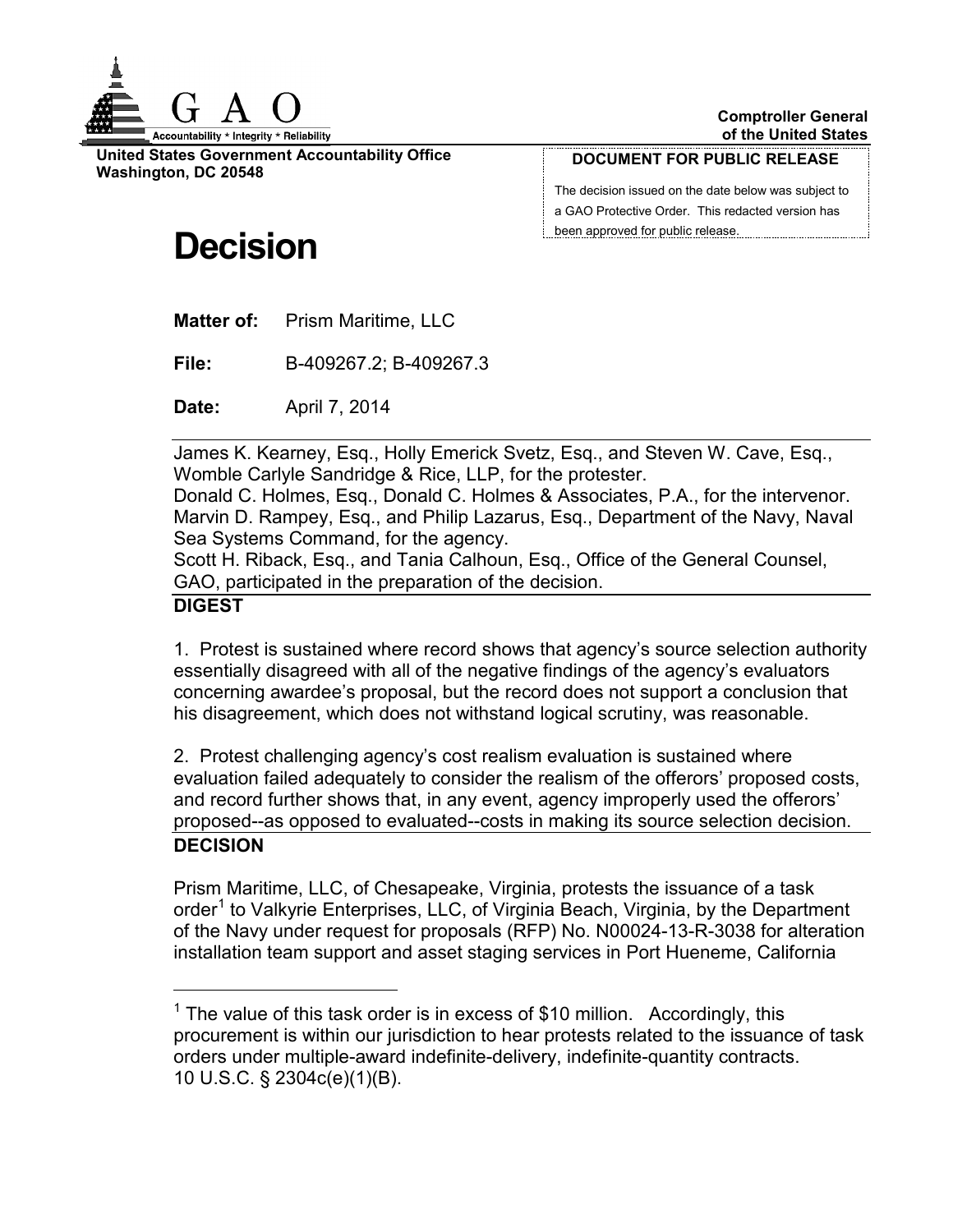and several other locations. Prism maintains that the agency misevaluated proposals, engaged in improper discussions with Valkyrie, and made an unreasonable source selection decision.

We sustain the protest.

#### BACKGROUND

The RFP contemplates the issuance, on a best-value basis, of a cost-plusincentive-fee (CPIF), cost-plus-fixed-fee (CPFF) and cost reimbursement type task order to perform ship alteration and modernization services for a base year and up to two 1-year option periods.<sup>[2](#page-1-0)</sup> The successful contractor will provide engineering support services, asset staging services and installation services on board ships identified by the agency.

The RFP advised offerors that the agency would issue a task order to the firm submitting the proposal determined to offer the best overall value considering evaluated cost, and several non-cost factors. The non-cost evaluation factors were technical capability and experience, and past performance; the former was significantly more important than the latter, and both collectively were significantly more important than cost. RFP at  $94-95.<sup>3</sup>$  $94-95.<sup>3</sup>$  $94-95.<sup>3</sup>$  The RFP also stated that the importance of cost would increase with the degree of evaluated equality among the proposals under the non-cost factors. Id. The technical capability and experience factor included three subfactors: personnel qualifications and experience (resumes), plan to accomplish, and transition/mitigation plan, with the first two subfactors deemed equal in importance and significantly more important than the third subfactor. <sup>[4](#page-1-2)</sup> ld.

<span id="page-1-1"></span> $3$  The RFP stated that, as a threshold matter, offerors were required either to meet certain mandatory requirements at the time of proposal submission, or to have an acceptable plan to meet those mandatory requirements by the time of task order award. RFP at 93. Those requirements were: (1) that all key personnel have appropriate security clearances; (2) that the offeror have a facility to perform the requirement that has an appropriate security clearance; and (3) that the offeror either certify that it has no organizational conflict of interest or present an acceptable organizational conflict of interest mitigation plan. Id.

<span id="page-1-2"></span> $4$  The RFP provided that the agency would assign adjectival ratings under the technical capability and experience factor and subfactors of outstanding, good, acceptable, marginal or unacceptable. RFP at 95-96. A rating of unacceptable

(continued...)

<span id="page-1-0"></span> $2$  The RFP provided that, for the regular labor quantities of the requirement (estimated at 716,204 labor hours over the life of the contract), the contractor will be paid on a CPIF basis; for the surge and overtime labor quantities of the requirement (estimated at 237,622 labor hours over the life of the contract), the contractor will be paid on a CPFF basis; and for the other direct costs elements of the requirement, the contractor will be paid on a cost reimbursement basis. See RFP at 1-10.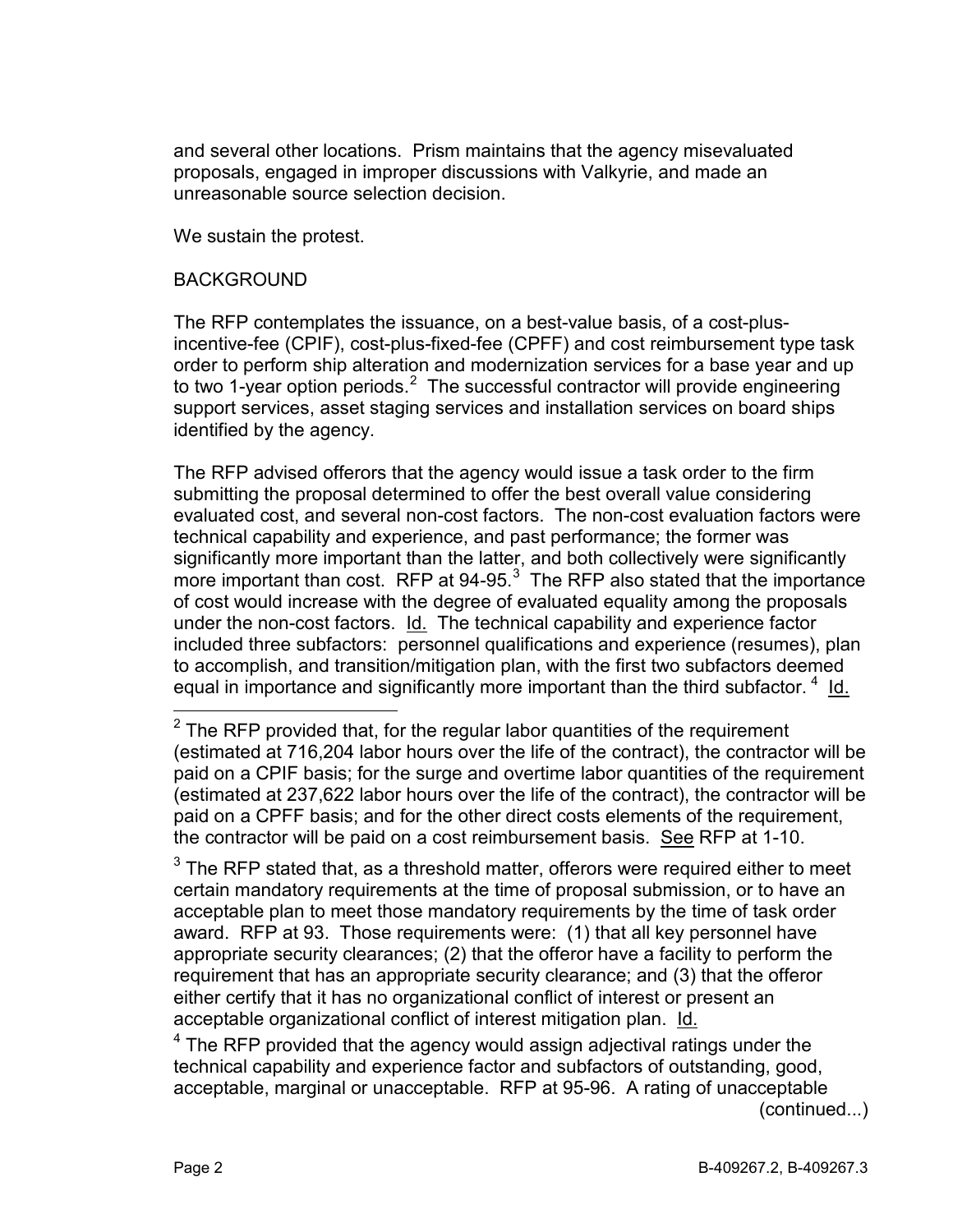The RFP also stated that the agency would perform a cost realism evaluation of the offerors' proposed costs to determine whether those costs were realistic and complete to perform the contract in light of each offeror's proposed technical approach and understanding of the requirements. RFP at 99-100.

In response to the RFP, the Navy received proposals from Prism and Valkyrie. The agency's source selection evaluation board (SSEB) evaluated those proposals and assigned the following adjectival ratings:

| <b>Factor/Subfactor</b>                    | <b>Prism</b>  | <b>Valkryie</b>   |
|--------------------------------------------|---------------|-------------------|
| <b>Technical Capability and Experience</b> | Acceptable    | Unacceptable      |
| Personnel Qualifications and Experience    | Acceptable    | Acceptable        |
| Plan to Accomplish                         | Good          | Unacceptable      |
| <b>Transition/Mitigation Plan</b>          | Acceptable    | Unacceptable      |
| <b>Past Performance Relevancy</b>          | Very Relevant | Somewhat Relevant |
| <b>Performance Confidence Rating</b>       | Satisfactory  | Satisfactory      |
| <b>Overall Proposal Rating</b>             | Acceptable    | Unacceptable      |

Agency Report (AR), exh. E-1, SSEB Report, at 20-21. The SSEB assigned the above ratings to the Valkyrie proposal based on its identification of a number of significant deficiencies under the plan to accomplish and transition/mitigation plan subfactors, as well as numerous weaknesses under each technical capability and experience subfactor. The SSEB summarized its conclusions regarding the Valkyrie proposal as follows:

Valkyrie's proposal contains some strengths but with several major discrepancies. Their 'Plan to Accomplish' and 'Transition/Mitigation Plan' do not successfully demonstrate their understanding of the solicitation. They do not clearly demonstrate the asset staging facility requirements and provide[ ] no plan to mitigate some of the risk associated with this. Their 'Transition Plan' will create a major disruption to the Government in the asset staging services. The risk

 $\overline{a}$ 

<sup>(...</sup>continued)

under any subfactor or factor would render the proposal ineligible for award; the assignment of one or more deficiencies to a proposal would render it unacceptable. Id. The RFP also stated that the agency could consider risk in connection with its evaluation of proposals. Id. The RFP provided that the agency would assign past performance relevancy ratings of very relevant, somewhat relevant or not relevant, and also would assign confidence ratings of substantial confidence, satisfactory confidence, limited confidence, no confidence or unknown confidence. RFP at 96- 97.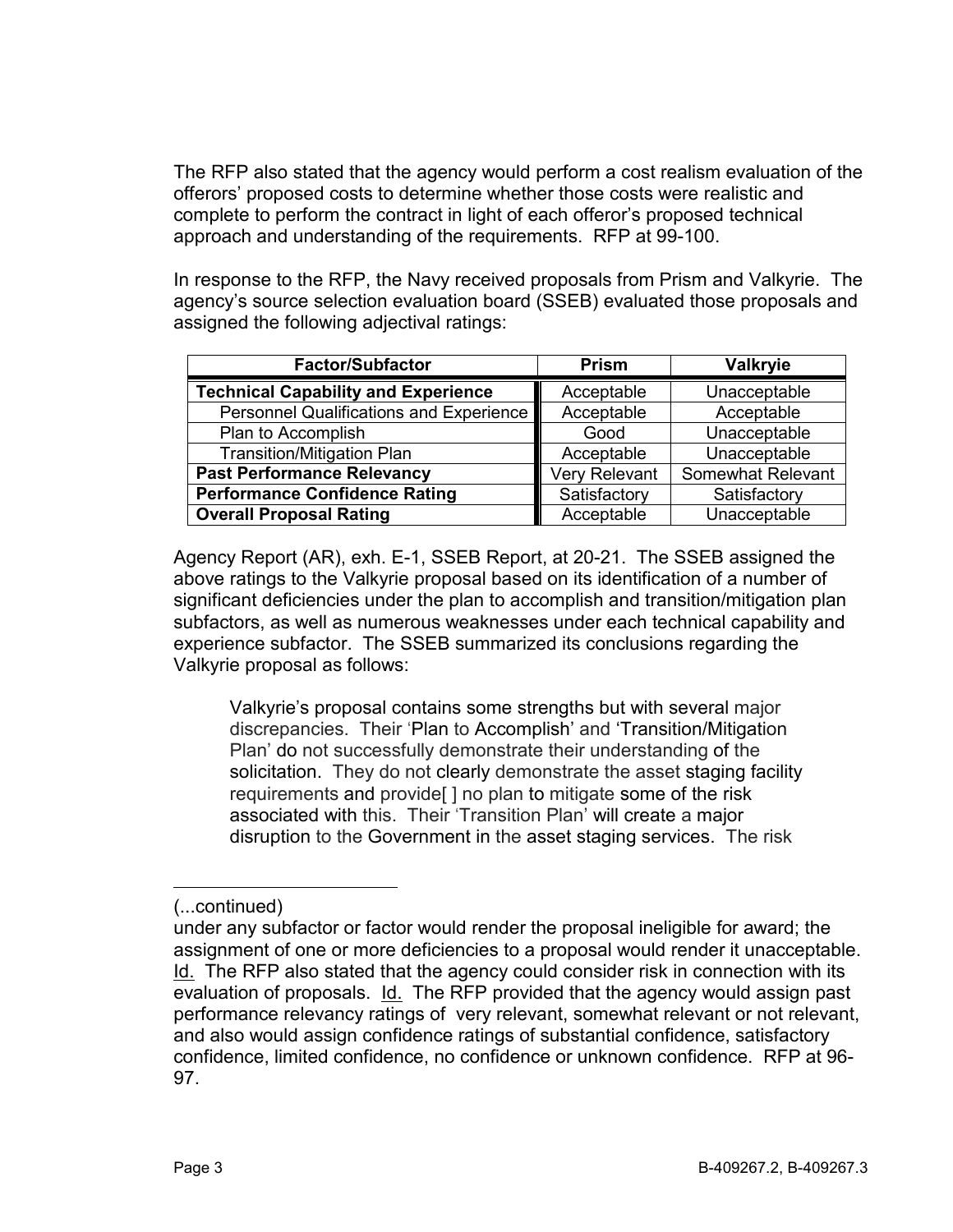of unsuccessful contract performance is very high and is unacceptable.

## Id.

The source selection authority (SSA) performed what the Navy characterizes as an independent evaluation of the proposals.<sup>[5](#page-3-0)</sup> He concluded that the SSEB incorrectly assigned all of the various deficiencies to the Valkyrie proposal, and also improperly assigned a number of the weaknesses. After expressing his disagreement with the SSEB's conclusions, the SSA ultimately found that the proposals of Prism and Valkyrie were technically equivalent. Based on the proposed cost difference between the proposals--Prism proposed a total cost of \$54,429,954 and Valkyrie proposed a total cost of \$46,106,405--the SSA concluded that the task order should be issued to Valkyrie because its proposal represented the best value to the government. This protest followed.

## PROTEST

Prism challenges the agency's evaluation of proposals under the technical capability and experience factor, and also challenges the agency's evaluation of cost proposals. Additionally, Prism maintains that the agency improperly engaged in discussions solely with Valkyrie. We have considered all of Prism's arguments and sustain its protest for the reasons discussed below.

The principal focus of Prism's protest concerns the SSA's independent reevaluation of proposals. Prism maintains that, in reevaluating proposals, the SSA improperly applied unstated evaluation criteria, failed to consider the impact of the deficiencies identified by the SSEB in concluding that the Valkyrie proposal was acceptable, and otherwise reached evaluation conclusions that were unreasonable or irrational in concluding that the two proposals were technically equal.

It is a fundamental principle that agencies must evaluate proposals consistent with the terms of a solicitation and, while the evaluation of offerors' proposals generally

<span id="page-3-0"></span> $5$  This is Prism's second protest in connection with this acquisition. In response to Prism's first protest--which also challenged the Navy's issuance of a task order to Valkyrie--the agency advised our Office that it would cancel the task order issued, reevaluate proposals, and make a new source selection decision. Navy Corrective Action Letter, Dec. 12, 2013. The record shows that the Navy did not conduct a wholesale reevaluation of proposals in performing its corrective action. Instead, it appears that the corrective action was confined to the SSA's execution of a new source selection decision document (SSDD). Compare AR, exh. D-1, SSDD-1, and exh. B-1, SSDD-2. In both SSDDs, the SSA made major departures from the SSEB's findings.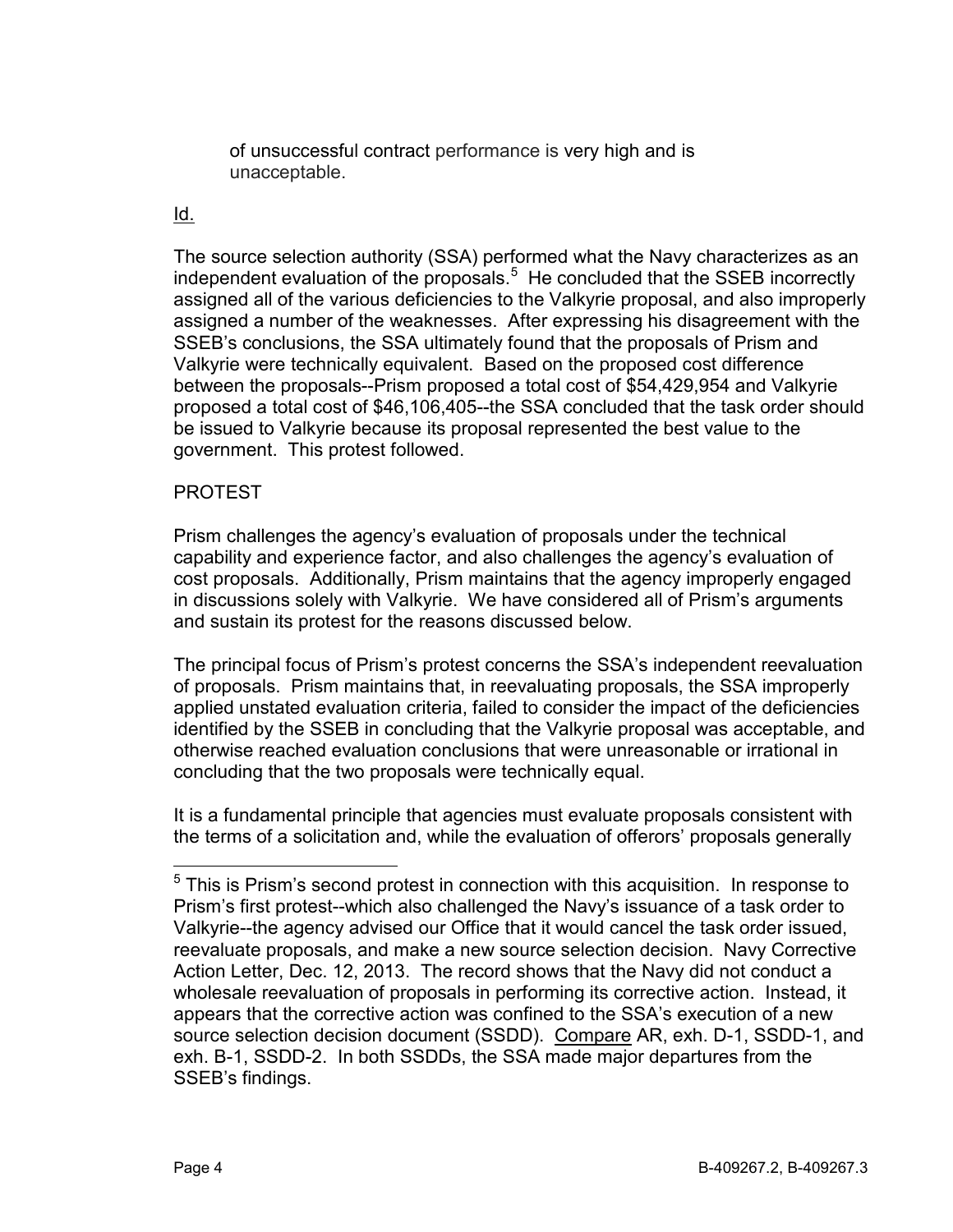is a matter within the procuring agency's discretion, our Office will question an agency's evaluation where it is unreasonable, inconsistent with the solicitation's stated evaluation criteria and requirements, or undocumented. Exelis Systems Corp., B-407111 et al., Nov. 13, 2012, 2012 CPD ¶ 340 at 5; Public Commc'ns Servs., Inc., B-400058, B-400058.3, July 18, 2008, 2009 CPD ¶ 154 at 17. Further, while source selection officials reasonably may disagree with the evaluation ratings and results of lower-level evaluations, they are nonetheless bound by the fundamental requirements that their independent judgments be reasonable, consistent with the stated evaluation factors, and adequately documented. AT&T Corp., B-299542.3, B-299542.4, Nov. 16, 2007, 2008 CPD ¶ 65 at 16; AIU N. Am., Inc., B-283743.2, Feb. 16, 2000, 2000 CPD ¶ 39 at 8-9.

We have reviewed the record and conclude that the SSA's disagreement with the SSEB's identified deficiencies does not withstand logical scrutiny, provide a reasonable basis for his findings that the Valkyrie proposal was technically acceptable, or provide a basis for finding that the proposals were technically equal. In this connection, the record shows that the SSEB identified seven material deficiencies in the Valkyrie proposal, any one of which would provide a basis to conclude that award to Valkyrie would be improper under the terms of the RFP. We discuss two of the deficiencies identified by the SSEB for illustrative purposes.

## Asset Staging Facility

The RFP requires the successful offeror to have available an asset staging facility to be used in connection with performance of the requirement. The facility is required to be established within 30 days after issuance of the task order; to be cleared to the classification level of secret by the Defense Security Service (DSS); to include 13,800 square feet; and to be located either in Port Hueneme, Oxnard, Ventura or Camarillo, California. RFP at 17-18. The RFP further provides as follows:

No award will be made to any offeror which does not possess a facility security clearance issued by the Defense Investigative Service at the Secret level. Naval Sea Systems Command will initiate appropriate security clearance action for any apparent successful offeror which does not already possess such clearance. The Government is not obligated to delay award pending security clearance of any offeror.

## RFP at 67.

The record shows that Valkyrie makes reference to two facilities in its proposal. First, Valkyrie describes the location of its program management office (PMO), which it states is located in a facility on Eastman Avenue in Ventura, California. AR, exh. O, Valkyrie Technical Proposal, at 1-6, 1-29-1-30. Second, Valkyrie represents that it intends to use a facility currently being used by Prism for asset staging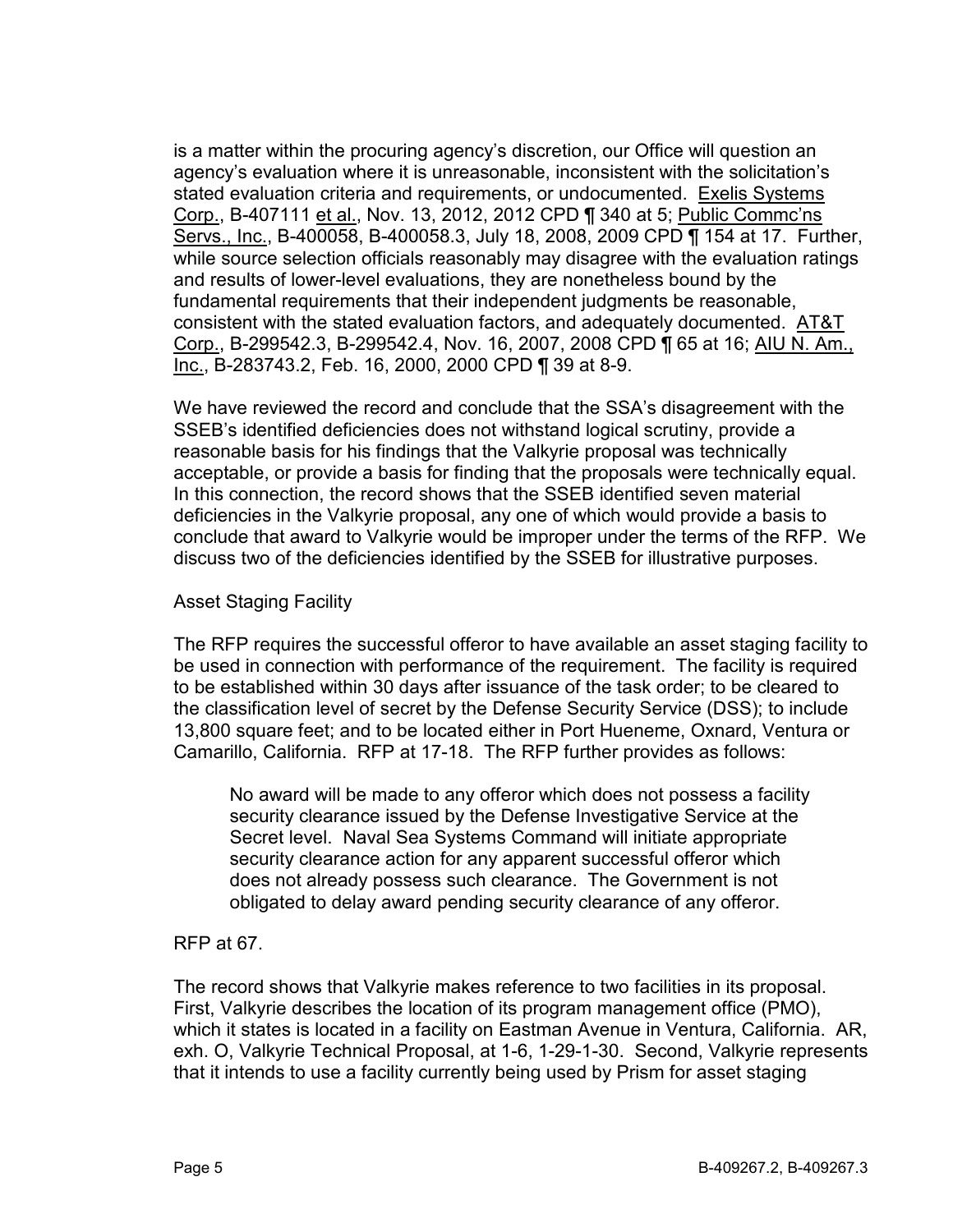purposes under a predecessor contract to meet this aspect of the requirement. Id. For example, the Valkyrie proposal represents as follows:

As shown in the POA&M [plan of action and milestones], we have prenegotiated with the landlord to assume the lease on the current [asset staging] facility. These negotiations are scheduled [to] be completed well before contract start and, Valkyrie will assume the cost for the lease two weeks before contract start. Early lease assumption ensures all personnel and resources are in place to minimize interruptions to [contractual] tasks and complete transfer and inventory of all [on-hand material and inventory] . . . .

Id. at 1-29-1-30.

The agency's evaluators identified a weakness and two deficiencies under the transition/mitigation plan subfactor in connection with Valkyrie's proposed approach of assuming the lease for Prism's asset staging facility. <sup>[6](#page-5-0)</sup> AR, exh. E-1, at 18. Their principal concerns had to do with the fact that Valkyrie was offering to perform the requirement using the asset staging facility currently under lease to Prism; that Valkyrie had negotiated with the landlord that owned the building but not with Prism; that Valkyrie had not offered any alternate asset staging facility in the event it was unable to obtain an agreement to occupy the Prism facility; and Valkyrie's proposal included no information regarding how it would pursue or obtain recertification or approval of the facility by DSS in the event the firm was successful in obtaining Prism's facility. Id. The evaluators concluded that these concerns created a high risk of unsuccessful performance that rendered the Valkyrie proposal unacceptable. Id. at 18, 21.

Against this backdrop, the SSA disagreed with the findings of the SSEB and concluded that, in fact, Valkyrie's proposal should have been rated acceptable under the transition plan/mitigation plan subfactor. The SSA specifically found:

A transition plan is just that, the offerors idea on how to ensure uninterrupted support to the requirements upon assuming a contract from the incumbent. It can be argued that a plan can never be so badly planned and written that it is unacceptable. Here, Valkyrie took the least expensive and most probable approach by acquiring the existing space from the incumbent. Furthermore, a Clarification notice dated 15 August 2013 was sent to Valkyrie seeking clarification as to whether their facility in Ventura County could support this effort in

<span id="page-5-0"></span> $6$  The evaluators also made reference to deficiencies in the Valkyrie proposal relating to its proposed asset staging facility under the plan to accomplish subfactor. AR, exh. E-1, SSEB Report, at 17.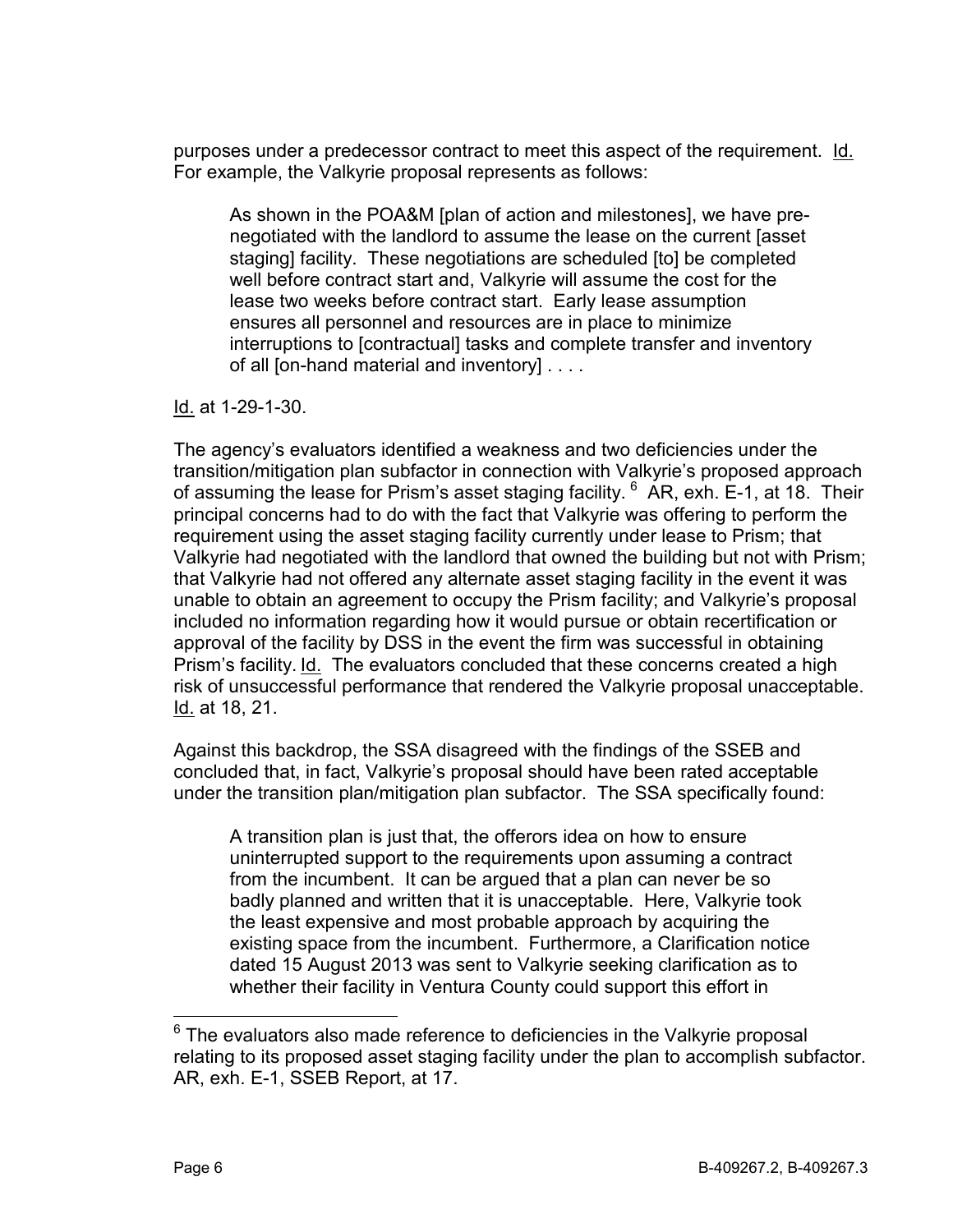regard to the square footage required in the solicitation; Valkyrie's response was "yes." The plan in itself has merit and is acceptable but lacks specific details. The lack of details makes the plan weak. The SSA determined that the two deficiencies identified by the SSEB are nothing more than two minor weaknesses.<sup>[7](#page-6-0)</sup>

AR, exh. B-1, SSDD-2, at 9.

We find the SSA's conclusion unreasonable. First, as correctly noted by the SSEB, Valkyrie offered only Prism's asset staging facility in connection with performance of the asset staging activites of the task order.<sup>[8](#page-6-1)</sup> The SSA's reference to, and apparent consideration of, Valkyrie's Eastman Avenue facility--whether or not it was dimensionally satisfactory to perform the requirement--is immaterial, given that Valkyerie did not propose to perform asset staging activities at that facility. Simply stated, to the extent he did so, the record does not support the propriety of the SSA's consideration of Valkyerie's Eastman Avenue facility as having been offered in satisfaction of the RFP's requirement for an asset staging facility.

<span id="page-6-0"></span> $<sup>7</sup>$  In an unrelated argument, Prism alleges that the SSA's August 15 communication</sup> with Valkyrie, along with another letter sent to Valkyrie by the SSA, constituted improper discussions because Valkyrie's responses to these questions effectively converted the Valkyrie proposal from unacceptable to acceptable. See e.g. Chicago Dryer, Inc., B-402340, Feb. 16, 2010, 2010 CPD ¶ 52 at 4 (submission of information necessary to find a quotation or proposal acceptable constitutes discussions). Although the information in question led the SSA to conclude that the proposal was acceptable, as discussed below, we find that the proposal was not technically acceptable, and was not made technically acceptable by this information. More significantly, however, Prism does not explain whether--or how--it would have changed its proposal had it been afforded an opportunity to engage in discussions, nor does it request as a remedy that it be afforded an opportunity to engage in discussions. It follows that, although these communications appear to have constituted discussions, those discussions were not prejudicial to the protester. See USATREX Int'l, Inc., B-275592, B-275592.2, Mar. 6, 1997, 98-1 CPD ¶ 99 at 8-9 (protest denied where, although record showed that agency engaged in post-best-and-final-offer discussions with only the awardee, those discussions were not prejudicial to the protester).

<span id="page-6-1"></span><sup>&</sup>lt;sup>8</sup> Counsel for the agency suggests that Valkyrie offered an entirely different facility other than Prism's asset staging facility to meet this requirement. Agency Legal Memorandum, Mar. 10, 2014, at 14. Counsel's assertion is not borne out by the record, and there is no indication that either the SSEB members or the SSA thought there was another facility mentioned in the Valkyrie proposal. Further, Valkyrie participated as an intervenor during the protest and did not corroborate agency counsel's assertion, despite having an opportunity to do so.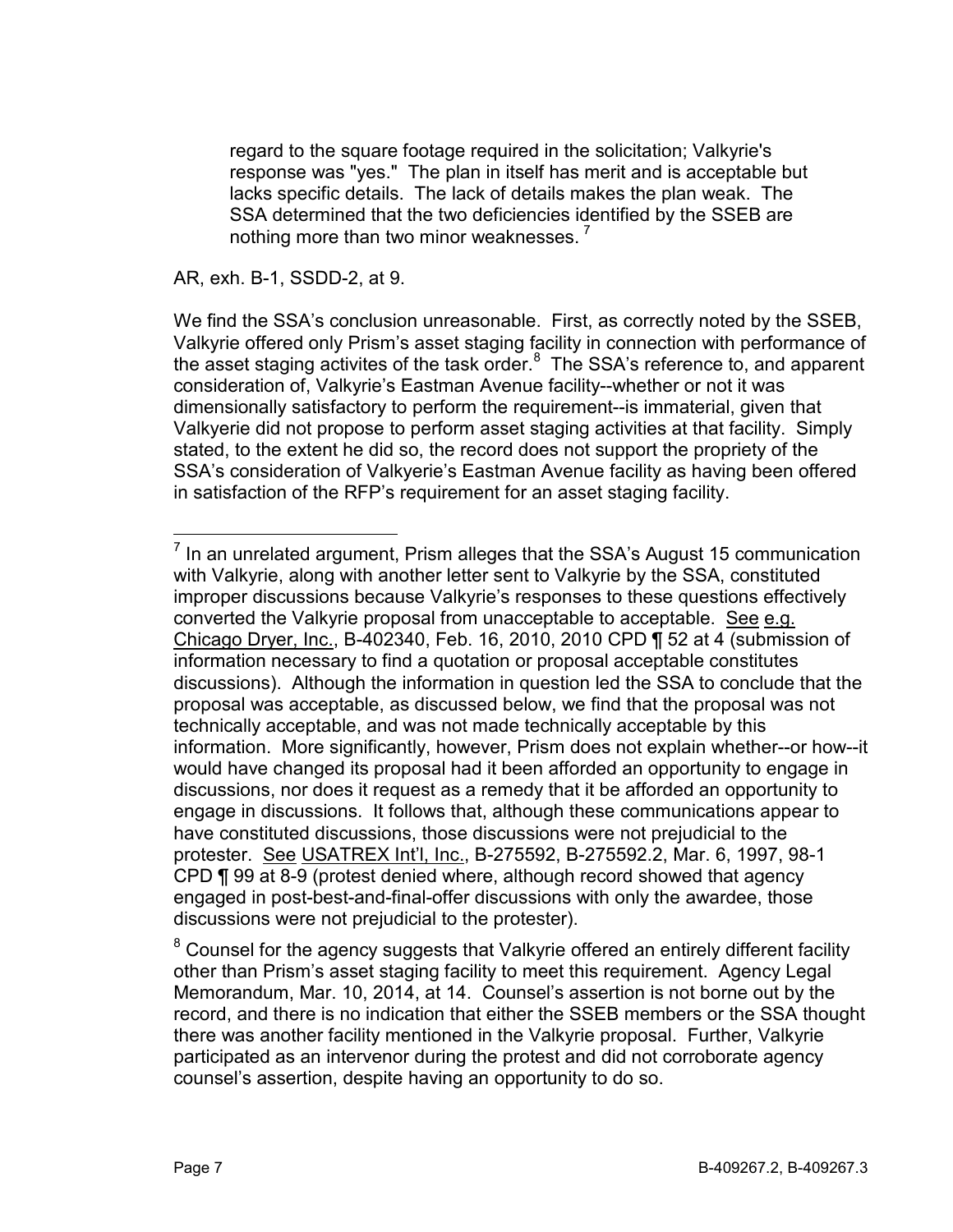Second, as noted by the protester, it currently holds a lease for the asset staging facility proposed by Valkyrie, and there is nothing in the record to show that Valkyrie has negotiated a transfer of the lease with Prism, the entity legally entitled to occupy the facility. Where, as here, one offeror proposes the facility for which another competitor currently holds the lease, and there is nothing in the record to show that the original lessee is willing to transfer the lease to its competitor, an agency may appropriately find the first offeror's proposal technically unacceptable and ineligible for award for failing to meet a material solicitation requirement. Galen Medical Assocs.Inc., B-288661.4, B-288661.5, Feb. 25, 2002, 2002 CPD ¶ 44 at 3-4.

Finally, even if we were to accept the SSA's position that Valkyrie can, in fact, successfully negotiate a lease for Prism's asset staging facility, there remains a valid concern regarding the fact that, once the facility is transferred to Valkyrie, it would be necessary to obtain a DSS security clearance for the facility. The SSEB raised precisely this concern in evaluating Valkyrie's proposal, noting that it did not include any information at all regarding recertification or approval of the facility by DSS. AR, exh. E-1, SSEB report, at 18. In this connection as well, the protester points out that the Center for Development of Security Excellence<sup>[9](#page-7-0)</sup> estimates that the average time to process a secret facility clearance is 137 days. Protester's Comments, Mar. 3, 2014, at exh. E.

The SSA never considered either the complete absence in Valkyerie's proposal of information relating to recertification or approval of the facility, or the amount of time that would be necessary to process a request for a secret facility clearance, even assuming that Valkyrie properly could obtain possession of Prism's asset staging facility. As noted, the RFP expressly advised offerors that a facility security clearance was a condition precedent to issuance of a task order, and that the agency was not obligated to delay issuance of the task order in order to facilitate an offeror in its effort to obtain a facility security clearance. <sup>[10](#page-7-1)</sup> RFP at 67.

<span id="page-7-0"></span> $9$  The Center for Development of Security Excellence is a component of DSS that provides education and training to Department of Defense security professionals. See http://www.dss.mil/about\_dss/index.html.

<span id="page-7-1"></span> $10$  In this regard, we note that agency counsel asked our Office to consider using the express option available under our Bid Protest Regulations, 4 C.F.R. § 21.10 (2013), because time sensitive work required during February and March 2014 could not be delayed. E-mail from Agency Counsel to GAO, Feb. 5, 2014. We did not grant this request because it was not made in accordance with the requirements of our Bid Protest Regulations (the agency made its request 40 days after the protest was filed, despite the fact that our regulations require that a party make such a request within 5 days of when the protest is filed), and was otherwise not feasible. Nonetheless, the record appears to show that the agency may not have been able (continued...)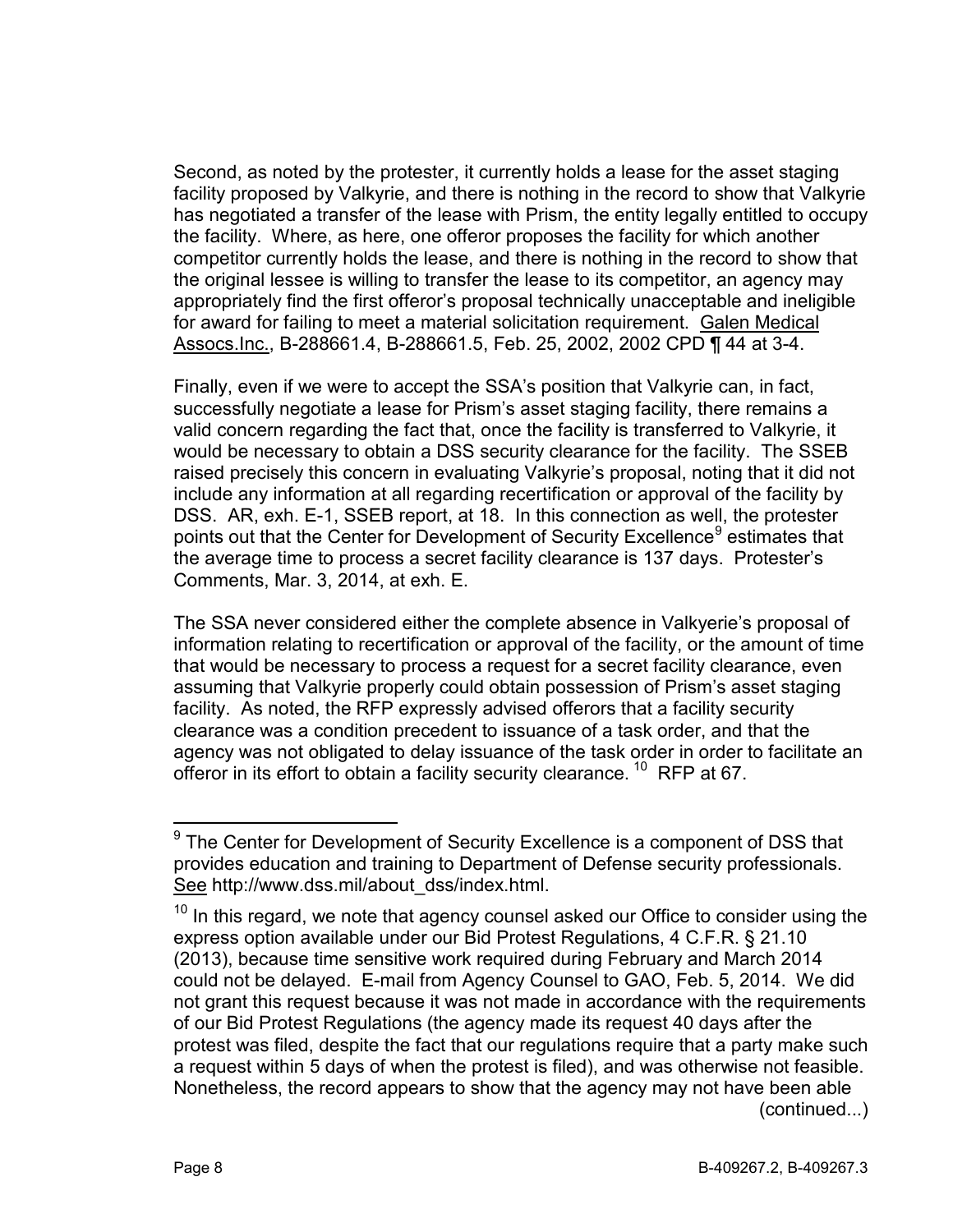In sum, the record demonstrates that the Valkyrie proposal failed to meet one of the RFP's three mandatory threshold requirements,  $11$  the requirement either to have a facility for performing the requirement that is designated as cleared to the level of secret by the DSS, or an acceptable plan for meeting that requirement. The record shows that the SSEB identified this failing as a material deficiency rendering the proposal ineligible for award. Despite the SSEB's finding which is supported by the record, the SSA unreasonably reached a contrary conclusion.

#### Proposed Staffing

The RFP required offerors to provide certain information relating to proposed staff, and to allocate their proposed staff among senior, mid-level and junior staff in terms of their relative levels of experience. In this regard, the RFP required offerors to, among other things, detail their staff members' years of experience, level of education and security clearance. RFP at 82. The RFP further stated that staffing was to be allocated as follows: senior staff (staff with 15 years or more of experience) were to comprise 10 percent of proposed staffing; mid-level staff (staff with more than 4 but less than 15 years of experience) were to comprise 75 percent of proposed staffing; and junior staff (staff with 4 years or less of experience) were to comprise 15 percent of proposed staffing. Id. The RFP also provided as follows:

In the event the offeror has not identified a firm candidate for a proposed task area, include the word "pending" in lieu of an individual's name. Offerors should attempt to minimize the number of proposed labor personnel for which candidates have not been identified.

RFP at 82.

 $\overline{a}$ 

<sup>(...</sup>continued)

to wait the time necessary for Valkyrie to obtain a facility security clearance, even if it had obtained the lease for the Prism asset staging facility.

<span id="page-8-0"></span> $11$  We point out that, in performing their evaluation, the SSEB marked Valkyrie as having met the three threshold requirements, including the requirement that the firm have a facility approved by DSS as cleared to the level of secret. AR, exh. E-1, at 14. However, that conclusion was in reference to Valkyrie's Eastman Avenue facility. As discussed, Valkyrie did not propose to use that facility to perform the asset staging requirements. Thus, although Valkyrie did have "a facility" that met the threshold requirement, the finding is immaterial, because that facility was not proposed.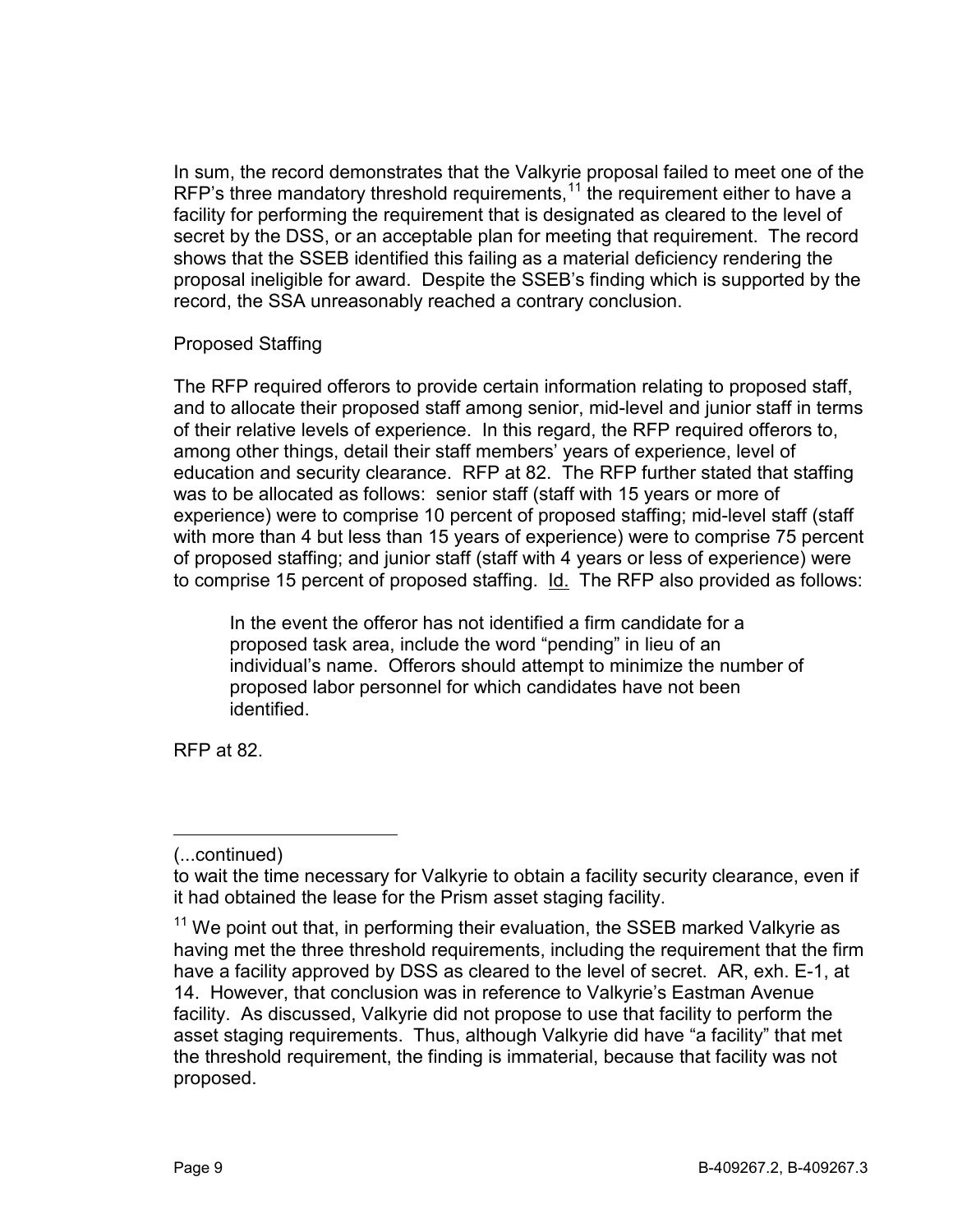The record shows that the SSEB assigned a deficiency to the Valkyrie proposal under the plan to accomplish subfactor for failing to meet these requirements. Specifically, the evaluators found that Valkyrie's staffing plan did not include information relating to its proposed staffs' experience, education or security clearances. The SSEB further found that it was unable to determine whether Valkyrie's proposed staff was allocated among senior, mid-level and junior staff positions, as required by the solicitation. AR, exh. E-1, SSEB Report, at 16.

The SSA disagreed with this deficiency. In this connection, the record shows that the agency included answers to several questions that had been submitted by prospective offerors prior to issuance of the RFP. One answer stated that offerors could provide labor categories in lieu of names for non-key personnel. RFP at 2, question No. 10. (The proposal instructions also were amended to provide: "Individual's Name (**Optional for Non-Key Labor Category**)". RFP at 82, bold in original.) Based on the answer to this question, the SSA determined that the deficiency identified by the SSEB was improper. Specifically, he found:

lAW [in accordance with] the Contracting Officer's answer to question number ten (10) during the solicitation posting, prospective offerors were allowed to propose[] labor categories instead of names for nonkey personnel, therefore Offerors were not able to provide the information necessary to determine the percent allocation and other information such as degree and years of experience. Therefore, the SSA determined this area to be neither a deficiency nor weakness.

AR, exh. B-1 at 7.

We find the SSA's conclusion unreasonable in light of the RFP's requirements. Although the SSA is correct that the RFP was changed to expressly permit offerors to use labor categories in lieu of named employees in their proposals, this change did not eliminate any of the other requirements specified in the RFP. Thus, although Valkyrie was not necessarily required to provide the specific names of individuals that it intended to use to perform the requirement, it nonetheless was required to affirmatively show that its proposal was based on providing personnel with the required levels of experience and expertise. For example, Valkyrie could have provided labor category descriptions or definitions that included educational and experience thresholds and requirements.

Valkyrie's proposal does not include a single named employee, other than its three proposed key employees. The proposal does use generic labor categories (for example, engineering technician level I, II, III, IV and V), AR, exh. S, at 1-11-1-12, but provides no information relating to the qualifications and experience of those labor categories. Accordingly, there was no way for the Navy to determine whether any of the staff that ultimately will be employed by Valkyrie will meet the RFP's requirements in terms of experience and education. Additionally, as observed by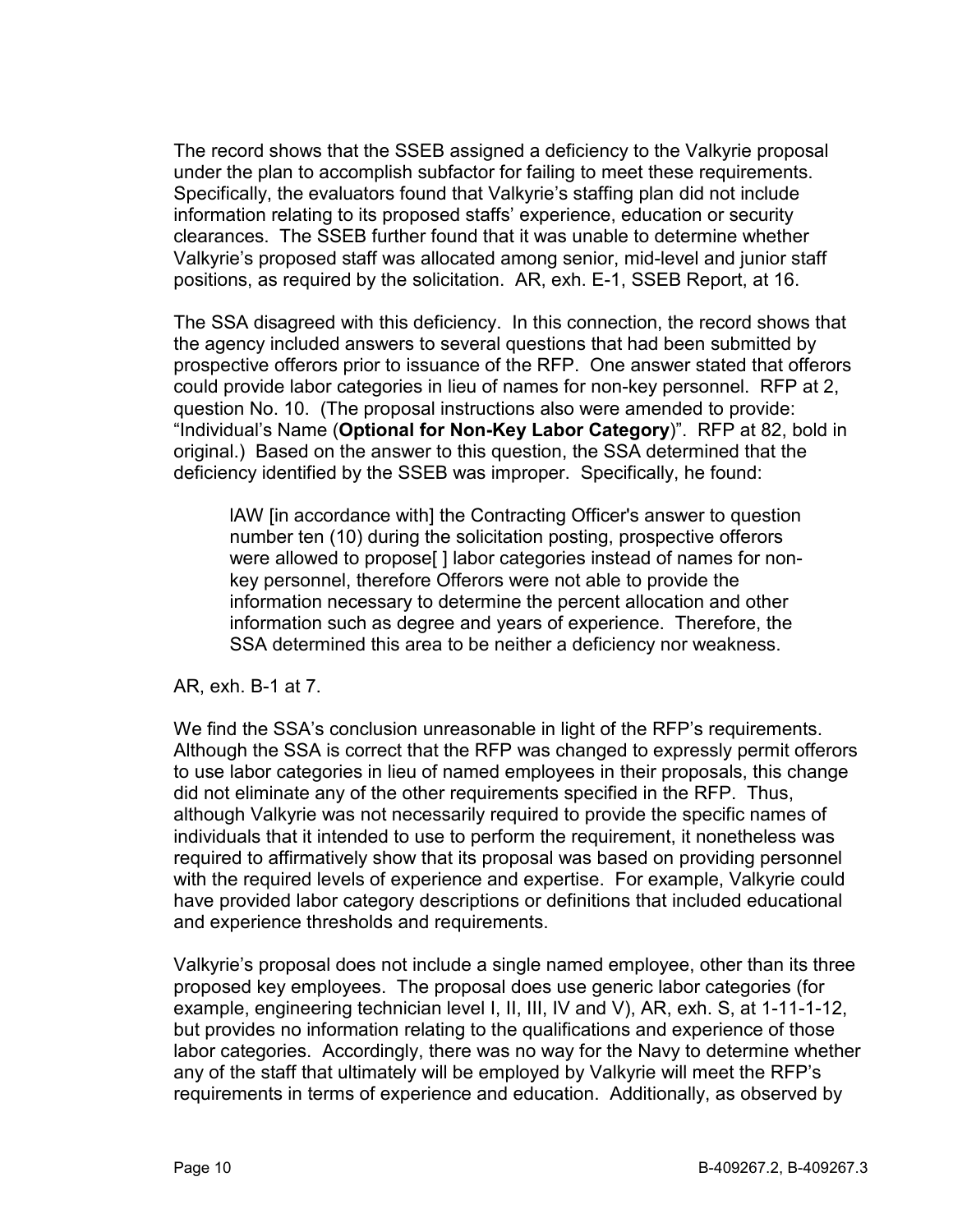the SSEB, there is no way to tell from the Valkyrie proposal whether the firm's proposed labor mix is in accordance with the requirements of the RFP, which specified that offerors were required to propose 10 percent senior, 75 percent midlevel and 15 percent junior personnel. Finally, there is no explanation in the record for why the SSA was unconcerned with the fact that Valkyrie failed entirely to minimize the number of proposed personnel that were not identified; as noted above, the RFP expressly cautioned offerors against the proposal of unnamed personnel.

In the final analysis, the SSA's reliance on the answer to question No. 10 in the solicitation was misplaced. While it is true that the question expressly advised offerors that they could use labor categories in lieu of named personnel, the original RFP already permitted offerors to propose "pending" employees in lieu of named employees. RFP at 82. In any event, the largely semantic change made by the answer to question No. 10 did not eliminate any of the RFP's other requirements relating to demonstrating that an offeror intended to perform the requirement using qualified staff and using an appropriate labor mix. We therefore conclude that the SSA did not act reasonably in eliminating this deficiency in the Valkyrie proposal identified by the SSEB.

## Cost Evaluation

Prism asserts that the agency failed to perform an adequate cost realism evaluation. Prism maintains that Valkyrie's proposed cost is so low that it will be unable to recruit and retain qualified personnel for the contract. Prism asserts in this respect that Valkyrie proposed the bare minimum Service Contract Act wage rates for approximately 40 percent of its proposed staff. Prism concludes that, since Valkyrie's proposal did not include any identified personnel, it will not be able to recruit personnel at the labor rates used by Valkyrie in its proposal. We agree with Prism that the agency's cost realism evaluation here was inadequate.

When an agency evaluates proposals for the award of a cost-reimbursement contract, an offeror's proposed estimated cost of contract performance is not considered controlling since, regardless of the costs proposed by the offeror, the government is bound to pay the contractor its actual and allowable costs. Magellan Health Servs., B-298912, Jan. 5, 2007, 2007 CPD ¶ 81 at 13; Metro Machine Corp., B-295744, B-295744.2, Apr. 21, 2005, 2005 CPD ¶ 112 at 9; Federal Acquisition Regulation (FAR) § 16.301. As a consequence, a cost realism analysis must be performed by the agency to determine the extent to which an offeror's proposed costs represent what the contract costs are likely to be under the offeror's unique technical approach, assuming reasonable economy and efficiency. FAR §§ 15.305(a)(1), 15.404-1(d)(1), (2); The Futures Group Int'l, B-281274.2, Mar. 3, 1999, 2000 CPD ¶ 147 at 3. In addition, where, as here, a contract involves the provision of a large amount of labor, agencies are required to consider the realism of an offeror's proposed labor rates. See ITT Federal Serv's Int'l Corp.,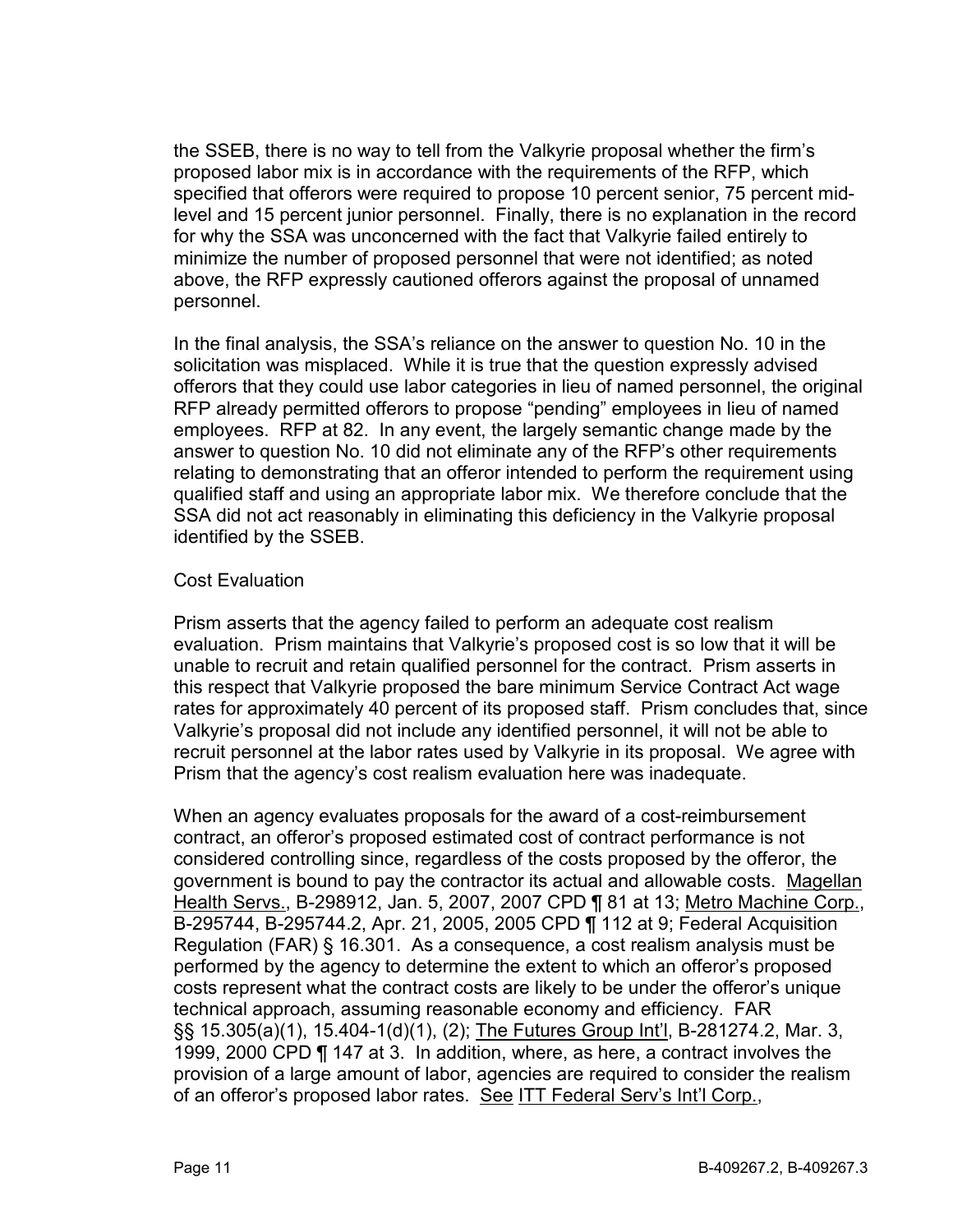B-289863.4, et al., Dec. 16, 2002, 2002 CPD ¶ 216 at 3-5 (protest sustained where record showed that agency failed to consider awardee's low proposed rates of compensation in connection with its cost realism evaluation).

As an initial matter, we point out that the entire contemporaneous record embodying the agency's cost realism evaluation is comprised of just two excel spreadsheets that do not provide meaningful information relating to the agency's cost evaluation efforts. The agency has not provided, for example, a narrative cost evaluation report, or any supporting materials (such as Defense Contract Audit Agency (DCAA) reports) that the agency claims to have used when it performed its cost evaluation. Agencies are required to adequately document their evaluations, and, where an agency fails to do so, it runs the risk that our Office will be unable to determine whether the agency's evaluation conclusions are reasonable. IAP World Servs., Inc.; EMCOR Gov't Servs., B-407917.2, et al., Jul. 10, 2013, 2013 CPD ¶ 171 at 12.

The agency did provide a post-hoc declaration from its contract specialist in which she describes her cost evaluation activities. The contract specialist states that she examined the proposals and determined that both offerors proposed the estimated number of labor hours stated in the RFP; obtained indirect rate information from DCAA and compared that information to the indirect rates proposed by the offerors; obtained a "global insights" report and used information from that report to check whether or not the offerors had proposed adequate escalation during the option years of the contract; checked the offerors' proposed direct labor rates against the Service Contract Act labor rates to determine whether either offeror had proposed rates below those specified in the wage rate determination; and performed a "weight guidelines analysis" in reviewing the offerors' proposed profit. Declaration of the Contract Specialist at ¶¶ 34-58. We have several concerns with the agency's cost realism evaluation.

First, as correctly noted by Prism, there is nothing in the record to show that the agency actually gave meaningful consideration to the offerors' proposed direct labor rates. Since this is largely a labor-intensive contract, the agency was required to give meaningful consideration to whether the offerors' proposed direct labor rates were realistic to attract and retain the personnel that will be required to perform the contract. ITT Federal Servs Int'l Corp. supra. Simply checking to determine whether or not an offeror has proposed the minimum Service Contract Act wage rate does not satisfy the agency's burden of meaningfully considering whether the rates proposed are realistic.

Second, with respect to the evaluation of the Valkyrie proposal, no meaningful evaluation of the firm's proposed wages could reasonably have been performed in any event, since, as discussed above, Valkyrie did not specify which of its proposed employees were junior, mid-level and senior. It follows that, since the agency did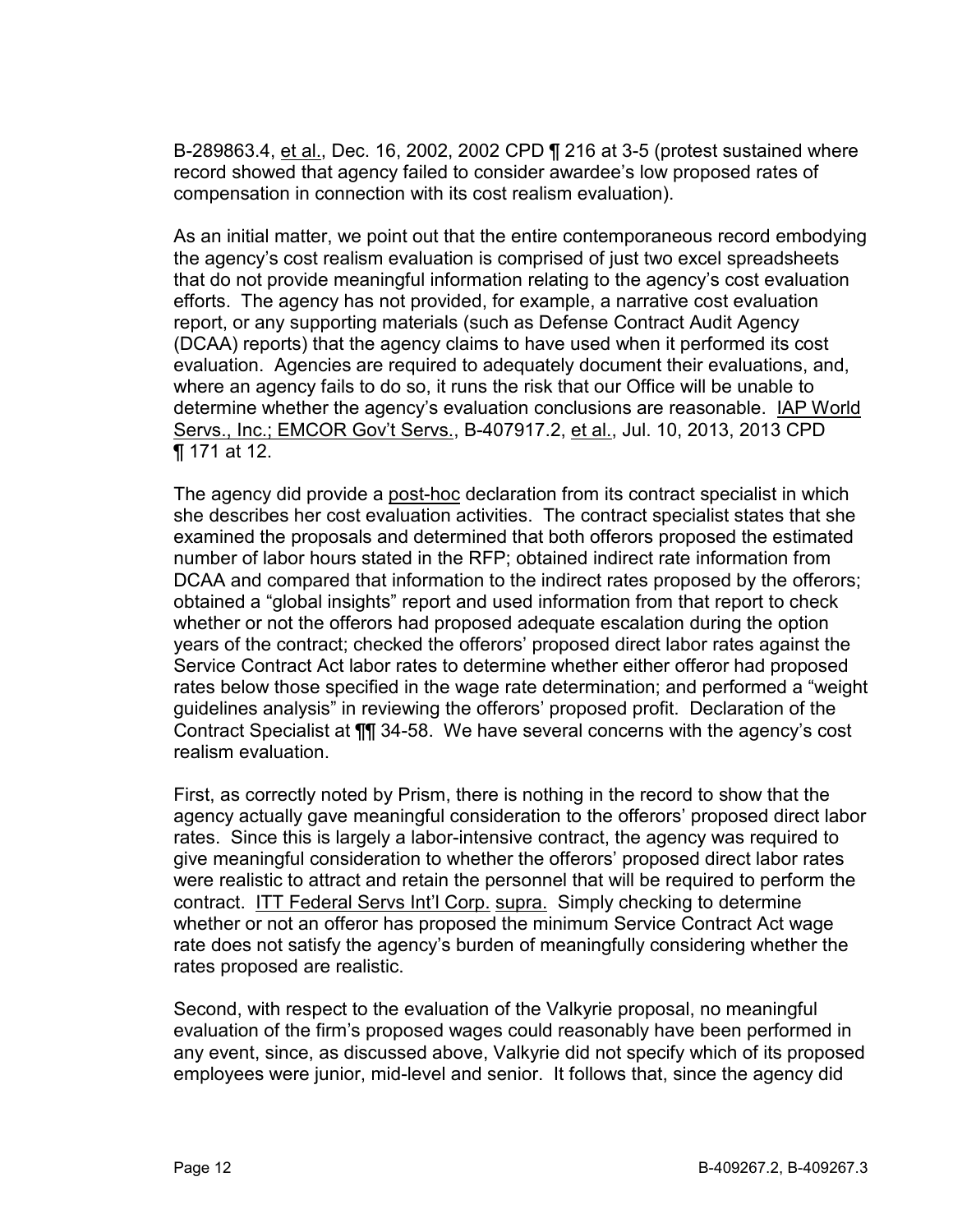not know what mix of staffing was being proposed, it could not have meaningfully judged whether the proposed rates were realistic.

Third, with respect to the agency's evaluation of the firms' proposed profit, we do not know what the agency means when it says it performed a "weight guidelines analysis." That term is not defined or explained in the record, and there is no basis from the materials presented for us to determine what such an analysis is, or whether or not it is reasonable.

Fourth, while the record shows that the Navy performed some kind of cost realism evaluation and made adjustments to the offerors' proposed costs for evaluation purposes, Declaration of the Contract Specialist, at ¶ 43, the record shows that, in making its source selection decision, the agency used the offerors' proposed, rather than evaluated, costs. AR, exh. B-1 SSDD, at 11. This was inherently improper. Nexant, Inc., B-407708, B-407708.2, Jan 30, 2013, 2013 CPD ¶ 59 at 11 n.4.

Finally, the agency appears to have ignored the fact that the contract is largely a CPIF-type contract. The central feature of a CPIF contract is a financial risk and reward mechanism to spur cost effective performance on the part of the contractor; the contractor will be rewarded for reducing costs, and penalized for cost overruns. See FAR § 16.405-1. The incentive aspect of a CPIF contract works only within a range defined by the minimum and maximum fee, and the FAR provides that the "fee adjustment formula should provide an incentive that will be effective over the full range of reasonably foreseeable variations from target cost." FAR §16.405- 1(b)(3). Most significantly, once an overrun (that is, a variation between an offeror's proposed target cost and the actual cost of performance) is so great that the fee has dropped to the minimum, the CPIF mechanism no longer functions to give the contractor an incentive to control costs. An unrealistically low proposed target cost risks putting the contractor (and the agency) in precisely this situation. While with other cost reimbursement vehicles, calculating a proposal's most probable cost may be all that is needed to address cost realism, in the CPIF context, a lack of realism in an offeror's proposed target cost can defeat the purpose of the incentive fee structure and independently cause performance risk. Bechtel Hanford, Inc., B-292288, et al., Aug. 13, 2003, 2003 CPD | 199 passim; see also, Hayes Int'l. Corp., B-162387, 47 Comp. Gen 336 passim (1967) (protest sustained where record showed that agency awarded contract despite the fact that it had determined that all proposals offered costs so unrealistically low that incentive fee mechanism would not function). Nothing in the record here shows that the agency gave any thought to these considerations.

In view of the foregoing, we conclude that the agency failed to perform a reasonable cost realism evaluation, and to the extent that it did perform any such evaluation, it did not use the results of that evaluation in its source selection decision. We therefore sustain this aspect of Prism's protest.